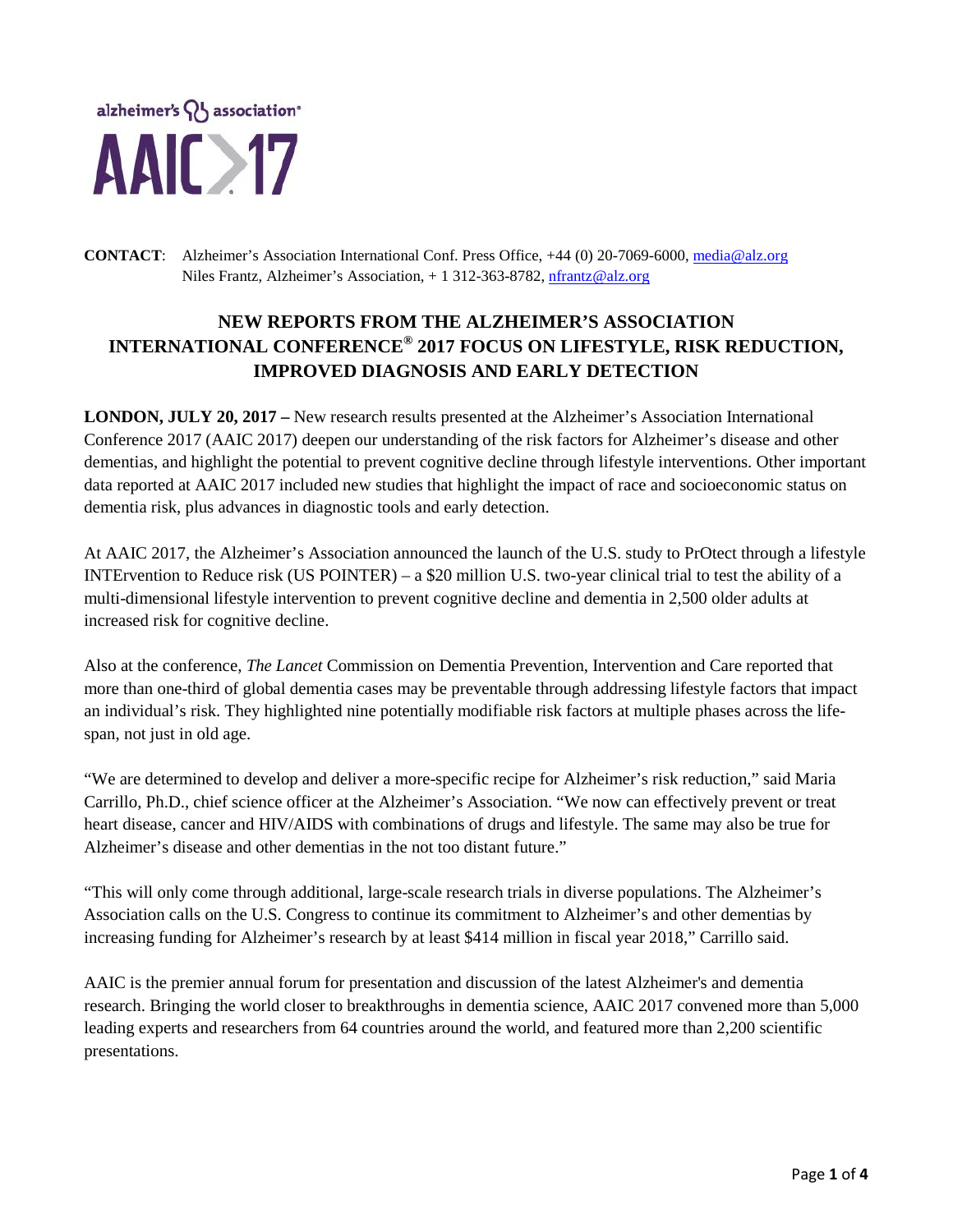# **Large U.S. trial announced to explore benefits of lifestyle interventions on cognitive decline**

The U.S. study to PrOtect through a lifestyle INTErvention to Reduce risk (US POINTER) will include physical exercise, nutritional counseling and modification, cognitive and social stimulation, and improved selfmanagement of medical conditions. Recruiting for the study will begin in 2018.

"We now can effectively prevent and treat heart disease with a combination of drugs and lifestyle. The same is true with some cancers; the same with HIV/AIDS. The same may also be true for Alzheimer's disease in the not too distant future," said Carrillo. "We must test all options to treat and prevent this horrible disease. The Alzheimer's Association is extremely proud to launch this clinical trial with our scientific partners."

## **More than one-third of global dementia cases may be preventable through lifestyle**

*The Lancet* released the report of its Commission on Dementia Prevention, Intervention and Care at AAIC 2017, finding that more than one-third of global dementia may be preventable through addressing lifestyle factors that impact an individual's risk. *The Lancet* Commission brought together 24 international experts to consolidate the advances made in our knowledge of dementia risk factors, treatment and care.

The authors conducted a new review and meta-analysis; they extended current models of dementia risk by including hearing loss and social isolation. They proposed a novel life-course model of dementia risk showing potentially modifiable risk factors at multiple phases across the lifespan. They estimated the potential impact of elimination of the most potent risk factors, finding that roughly 35 percent of dementia cases may be attributable to nine modifiable risk factors:

- Early life Education to age 15.
- Mid-life Hypertension; Obesity; Hearing loss.
- Later life Depression; Diabetes; Physical inactivity; Smoking; Low social contact.

#### **Verbal and sensory skills, and emergency hospitalizations, may predict future cognitive function**

Research reported at AAIC 2017 shed light on new and expanded risk factors for cognitive decline and Alzheimer's. New data suggests associations between cognitive status in older people and verbal skills, hearing loss, and certain types of hospitalization.

- Researchers found that people with hearing loss were roughly three times as likely to have mild cognitive impairment compared to those with normal hearing. In a separate study, speech content and fluency of study participants with mild cognitive impairment declined faster than those with normal cognition. If these findings are confirmed, hearing loss and speech pattern changes may be valuable in assessing risk for, or the beginnings of, cognitive decline as we age.
- A third study found that older adults may be at higher risk for memory and other cognitive problems after non-elective hospitalizations. These procedures were associated with a roughly 60 percent acceleration in the rate of cognitive decline versus pre-hospital rates. In this study group, elective procedures were not associated with cognitive decline. These findings may have important implications for medical decision-making and care of older adults.

#### **Common sleep problems associated with increased markers of Alzheimer's risk**

Several new research analyses at AAIC 2017 found significant associations between sleep disordered breathing (SDB) and the hallmark brain changes of Alzheimer's. Researchers found that, in their study populations, obstructive sleep apnea (OSA) was associated with increased brain amyloid deposition, decreased cerebrospinal fluid (CSF) levels of amyloid (which is thought to indicate increased buildup in the brain) and increased tau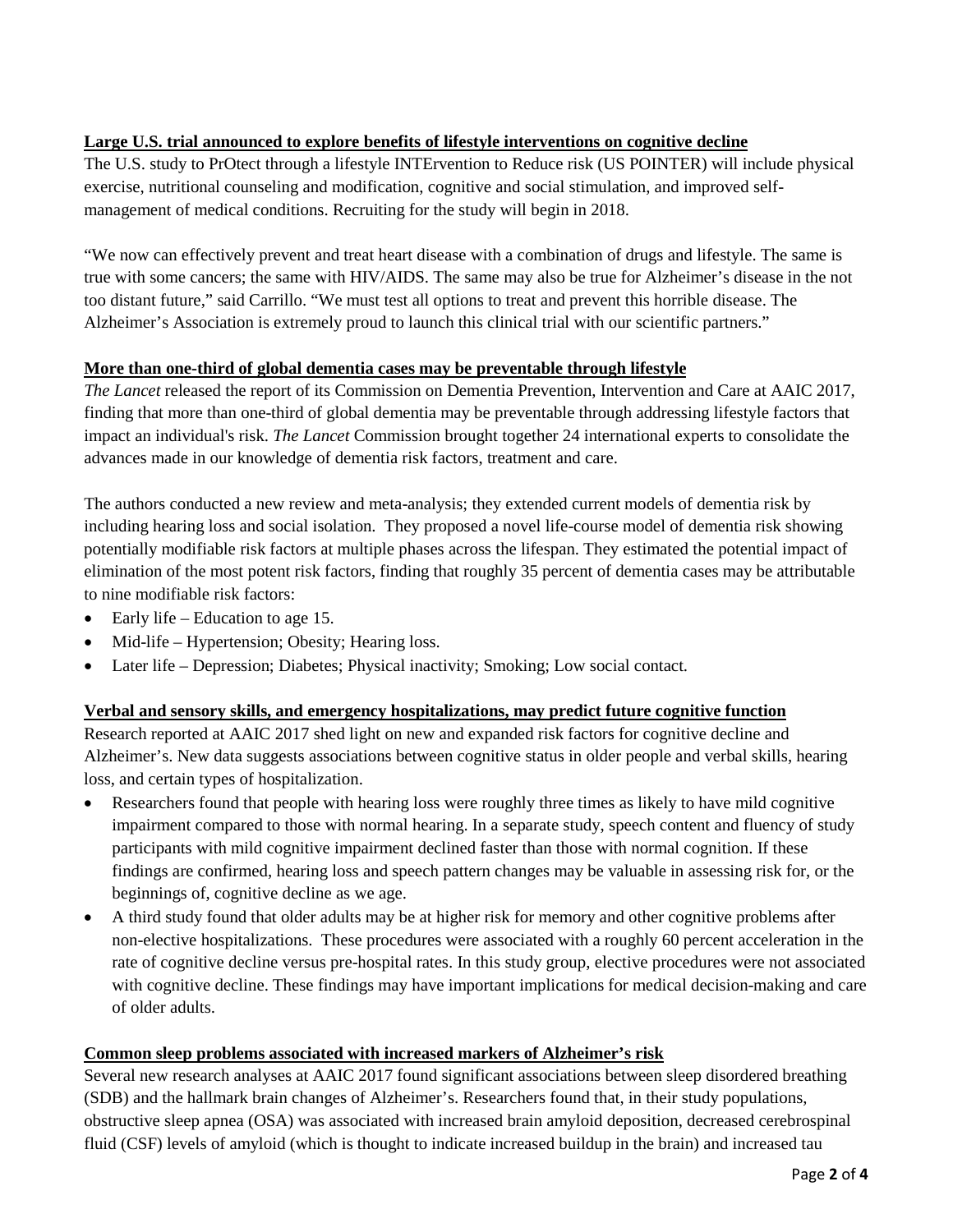protein levels. SDB was associated with accelerated accumulation of brain amyloid both in cognitively normal individuals and people with mild cognitive impairment (data from the Alzheimer's Disease Neuroimaging Initiative). SDB/OSA is a modifiable factor that – with effective treatment – may help lower the risk of cognitive decline and possibly Alzheimer's. More research is needed to test this idea.

#### **Healthy eating habits may preserve cognitive function and reduce the risk of dementia**

Results from four large population-based studies support a connection between good dietary practices and better cognition in old age. A group of U.S. scientists found that, among nearly 6,000 older adults, those who consistently followed diets long known to contribute to good heart health were also more likely to maintain strong cognitive function in old age. Close adherence to the MIND (Mediterranean-DASH Intervention for Neurodegenerative Delay) diet and Mediterranean diet was associated with 30 to 35 percent lower risk of cognitive impairment in healthy older adults. Researchers from the Karolinska Institute in Sweden found that people sticking to a Nordic Prudent Dietary Pattern (including non-root vegetables, fruit, fish, poultry and tea) enjoyed better cognitive status. Another study linked unhealthy diet to markers of inflammation, smaller brain volume and worse cognitive performance.

## **Impact of Amyloid PET on patient management: early results from The IDEAS Study**

At AAIC 2017, interim results were presented from the ongoing Imaging Dementia–Evidence for Amyloid Scanning (IDEAS) Study, which is evaluating the utility of brain amyloid PET imaging in a clinical setting. These PET scans are currently not reimbursed by Medicare or private insurance, who have expressed uncertainty about their clinical utility. Researchers reported results assessing changes in patient management (Alzheimer's and other drugs, and counseling by the physician) in nearly 4,000 IDEAS Study participants, who are Medicare beneficiaries age 65+ with mild cognitive impairment (MCI) or atypical dementia where there are challenges getting a specific clinical diagnosis. After receiving the PET scan results, changes in medical management were seen in 67.8% of MCI patients, and 65.9% of people with dementia. This suggests that amyloid PET may have a substantial impact on patient management. The IDEAS Study is led by the Alzheimer's Association and managed by the American College of Radiology.

## **Racial and socioeconomic disparities in dementia risk and incidence**

Several studies reported at AAIC 2017 confirm racial inequities in numbers of people with Alzheimer's disease and other dementias in the U.S. – even after age 90 – and point to growing evidence that stressful life experiences and neighborhood conditions contribute to dementia risk in late life, and disproportionately impact African Americans.

- Researchers from Wisconsin found that a single major stressful event in early life may equal four years of cognitive aging, and African Americans are most at risk – on average, they experience over 60 percent more of such events than Whites over their lifetimes.
- Scientists from Northern California found that African Americans born in the 1920s in states with highest infant mortality had 40 percent higher risk of dementia compared to African Americans not from those states, and 80 percent higher risk compared to Whites not from those states.
- Racial disparities in the risk for new cases of dementia, previously observed in the younger elderly, continue into the oldest-old – age 90+, which is the fastest-growing segment of the population – according to a new study reported at AAIC 2017. Oldest-old African Americans and Latinos had the highest incidence rates compared to Asian Americans and Whites.